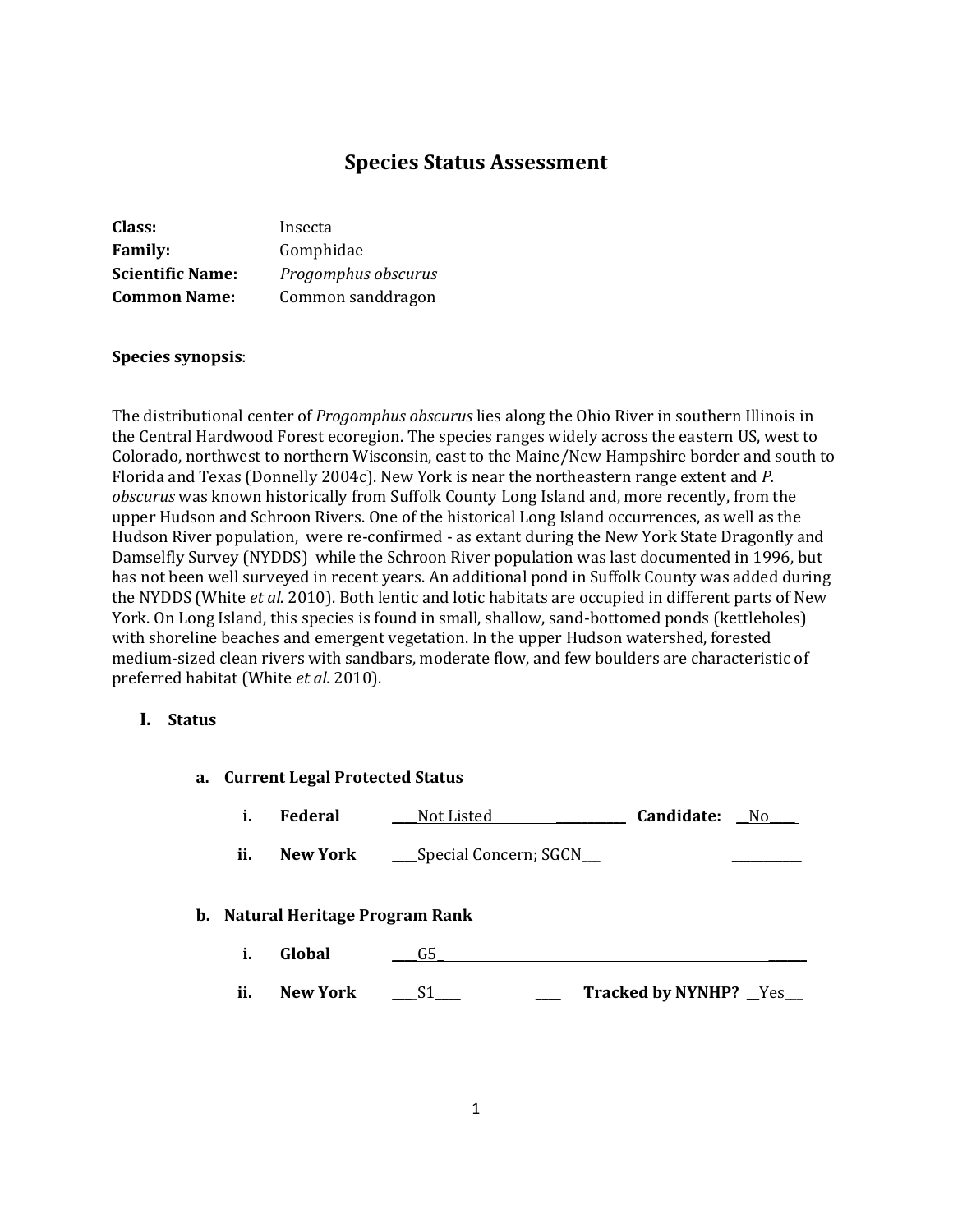#### **Status Discussion:**

White *et al.* (2010) suggests that the status remain S1(5 or fewer occurrences, or few remaining acres or miles of stream, or factors demonstrably making it especially vulnerable to extinction rangewide or in New York State).

# **II. Abundance and Distribution Trends**

- **a. North America**
	- **i. Abundance**

| declining         | _increasing | stable | _unknown |
|-------------------|-------------|--------|----------|
| ii. Distribution: |             |        |          |
| declining         | increasing  | stable | _unknown |

**Time frame considered: \_\_**Last assessment for US in 1995; Canada 2012**\_\_\_\_\_**

**iii. Abundance**

| ____ declining _____increasing                        | ____stable      | <u>X</u> unknown |
|-------------------------------------------------------|-----------------|------------------|
| iv. Distribution:                                     |                 |                  |
| declining _____increasing                             | <u>X</u> stable | unknown          |
| Regional Unit Considered: Northeast                   |                 |                  |
| <b>Time Frame Considered:</b><br>Last assessment 1995 |                 |                  |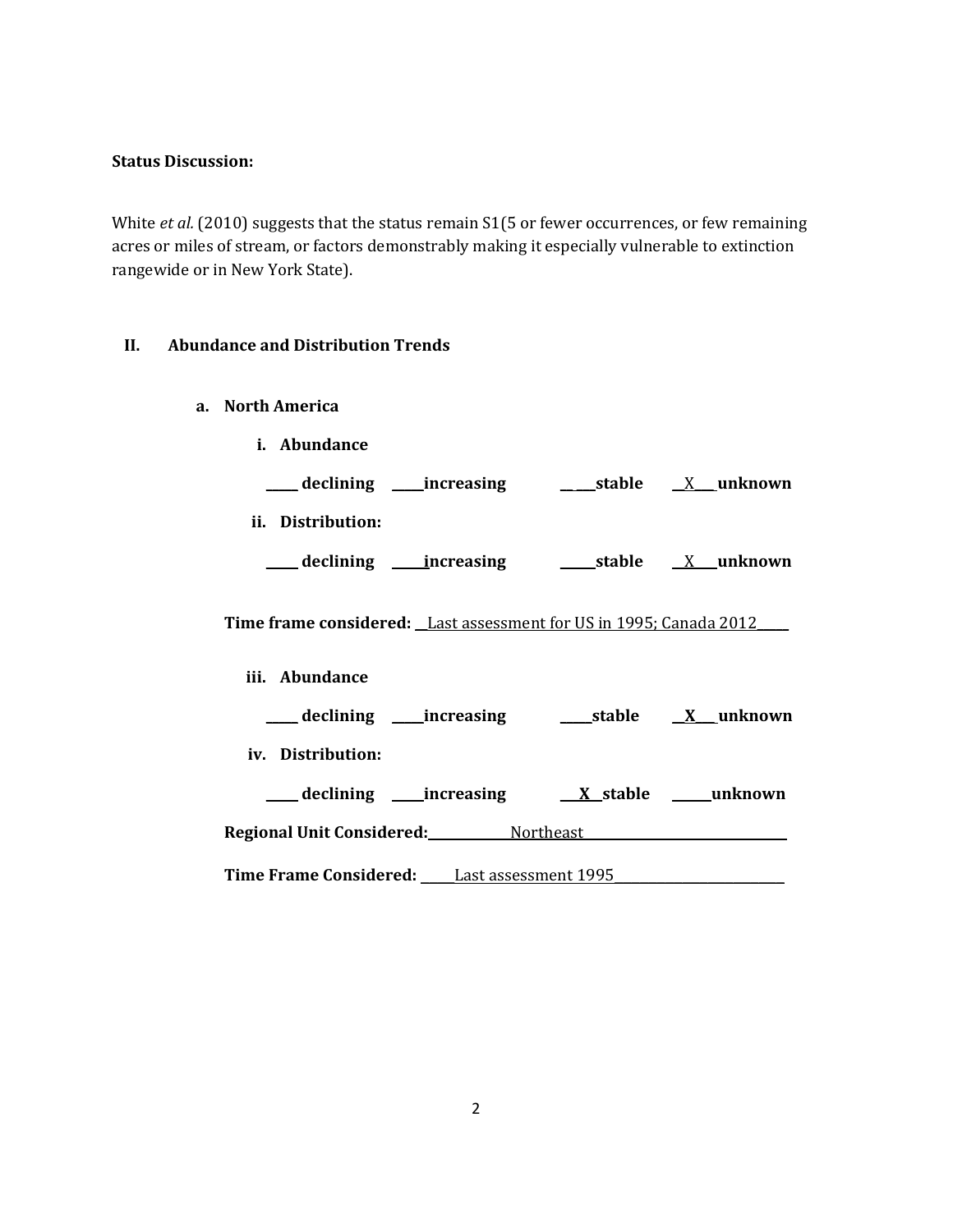**b. Adjacent States and Provinces**

| <b>CONNECTICUT</b>                |                                           |  |
|-----------------------------------|-------------------------------------------|--|
| i. Abundance<br>ii. Distribution: |                                           |  |
|                                   |                                           |  |
|                                   |                                           |  |
|                                   | Listing Status: Special Concern SGCN? Yes |  |
|                                   | MASSACHUSETTS Not Present 1987 No data X  |  |
| i. Abundance<br>ii. Distribution: |                                           |  |
|                                   |                                           |  |
|                                   |                                           |  |
|                                   | Listing Status: Not Listed SGCN? No       |  |
| <b>NEW JERSEY</b><br>i. Abundance |                                           |  |
|                                   |                                           |  |
| ii. Distribution:                 |                                           |  |
|                                   |                                           |  |
|                                   |                                           |  |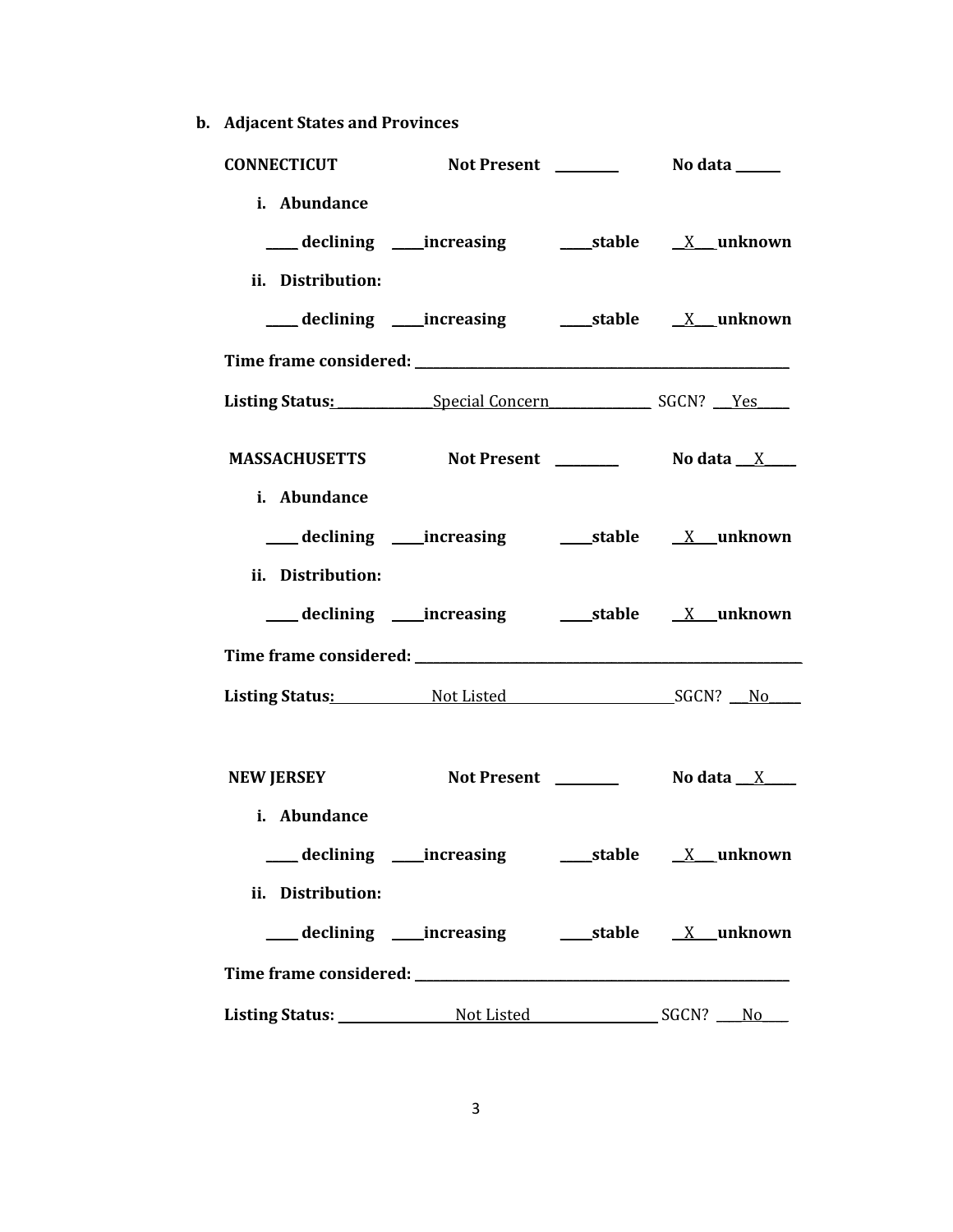| <b>ONTARIO</b>                        |                 | Not Present $\frac{1}{\sqrt{1-\frac{1}{2}}}\qquad$ No data $\frac{X}{X}$ |
|---------------------------------------|-----------------|--------------------------------------------------------------------------|
| i. Abundance                          |                 |                                                                          |
|                                       |                 |                                                                          |
| ii. Distribution:                     |                 |                                                                          |
|                                       |                 |                                                                          |
|                                       |                 |                                                                          |
| Listing Status: Not Listed Not Listed |                 |                                                                          |
| PENNSYLVANIA Not Present No data X    |                 |                                                                          |
| i. Abundance                          |                 |                                                                          |
|                                       |                 |                                                                          |
| ii. Distribution:                     |                 |                                                                          |
|                                       |                 |                                                                          |
|                                       |                 |                                                                          |
| Listing Status: Not Listed SGCN? No   |                 |                                                                          |
| <b>QUEBEC</b>                         |                 | Not Present $X$ No data $X$                                              |
| <b>VERMONT</b>                        | Not Present $X$ | No data <u>same</u>                                                      |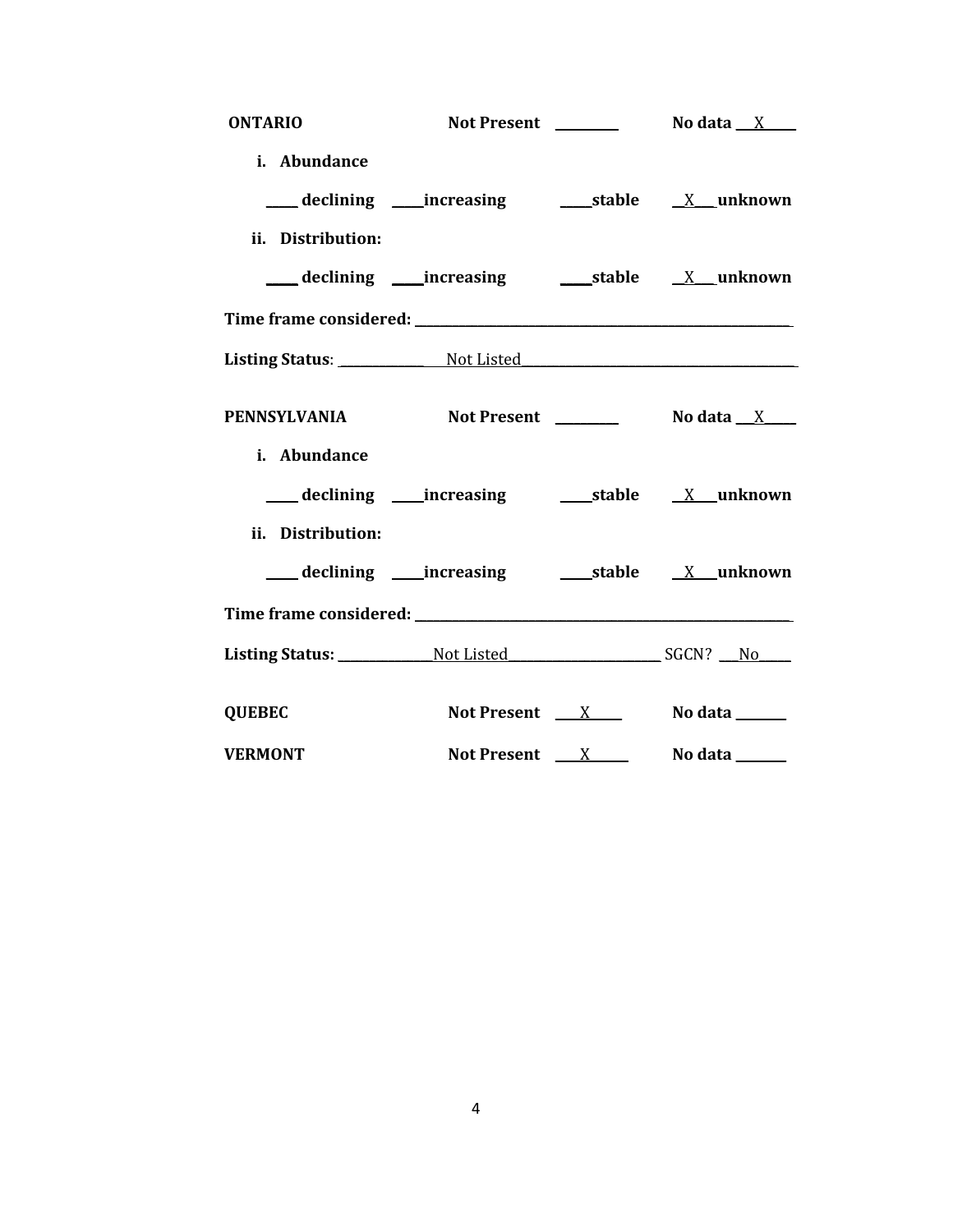| c. NEW YORK                                                                    | Not Present ________                  | No data |
|--------------------------------------------------------------------------------|---------------------------------------|---------|
| i. Abundance                                                                   |                                       |         |
|                                                                                |                                       |         |
| ii. Distribution:                                                              |                                       |         |
|                                                                                | declining increasing X stable unknown |         |
| <b>Time frame considered:</b> <u>long-term and possibly short-term as well</u> |                                       |         |

# **Monitoring in New York.**

The New York State Dragonfly and Damselfly Survey was conducted from 2005-2009, but there are no organized, regular monitoring or survey activities directed toward this species or to sites where it has been documented.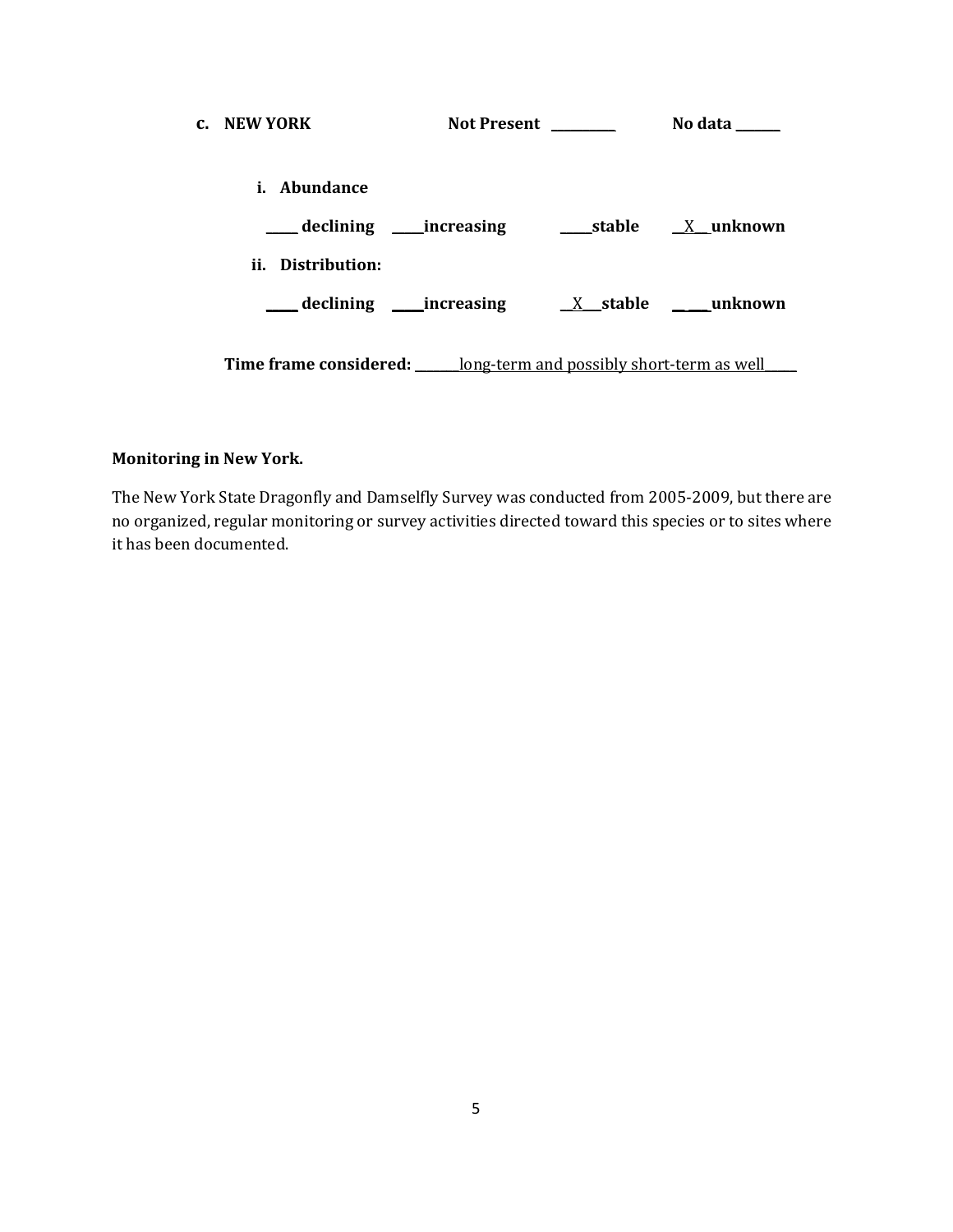### **Trends Discussion:**



**Figure 1.** Conservation status of common sanddragon in North America (NatureServe 2012).



**Figure 2**. Distribution of common sanddragon in the United States (Donnelly 2004).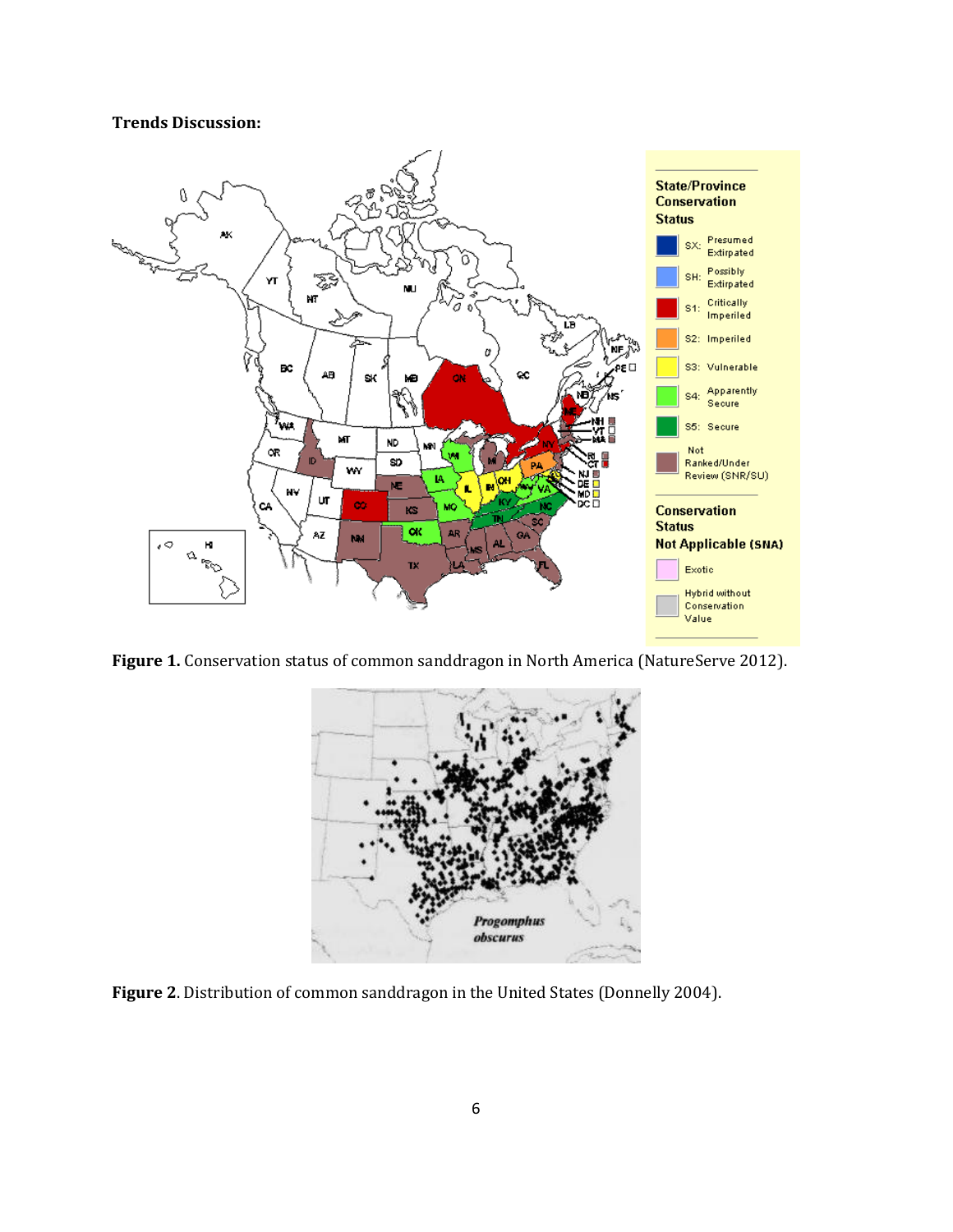

**Figure 3**. Occurrence records of common sanddragon in New York (White *et al.* 2010).

### **III. New York Rarity, if known:**

| Historic      | # of Animals | # of Locations | % of State |
|---------------|--------------|----------------|------------|
| prior to 1970 |              |                |            |
| prior to 1980 |              |                |            |
| prior to 1990 |              |                |            |

### **Details of historic occurrence:**

Two pre- 1928 locations were documented by Needham, both in Suffolk County, including Wading River and Deep Pond (Needham 1928, Donnelly 1992).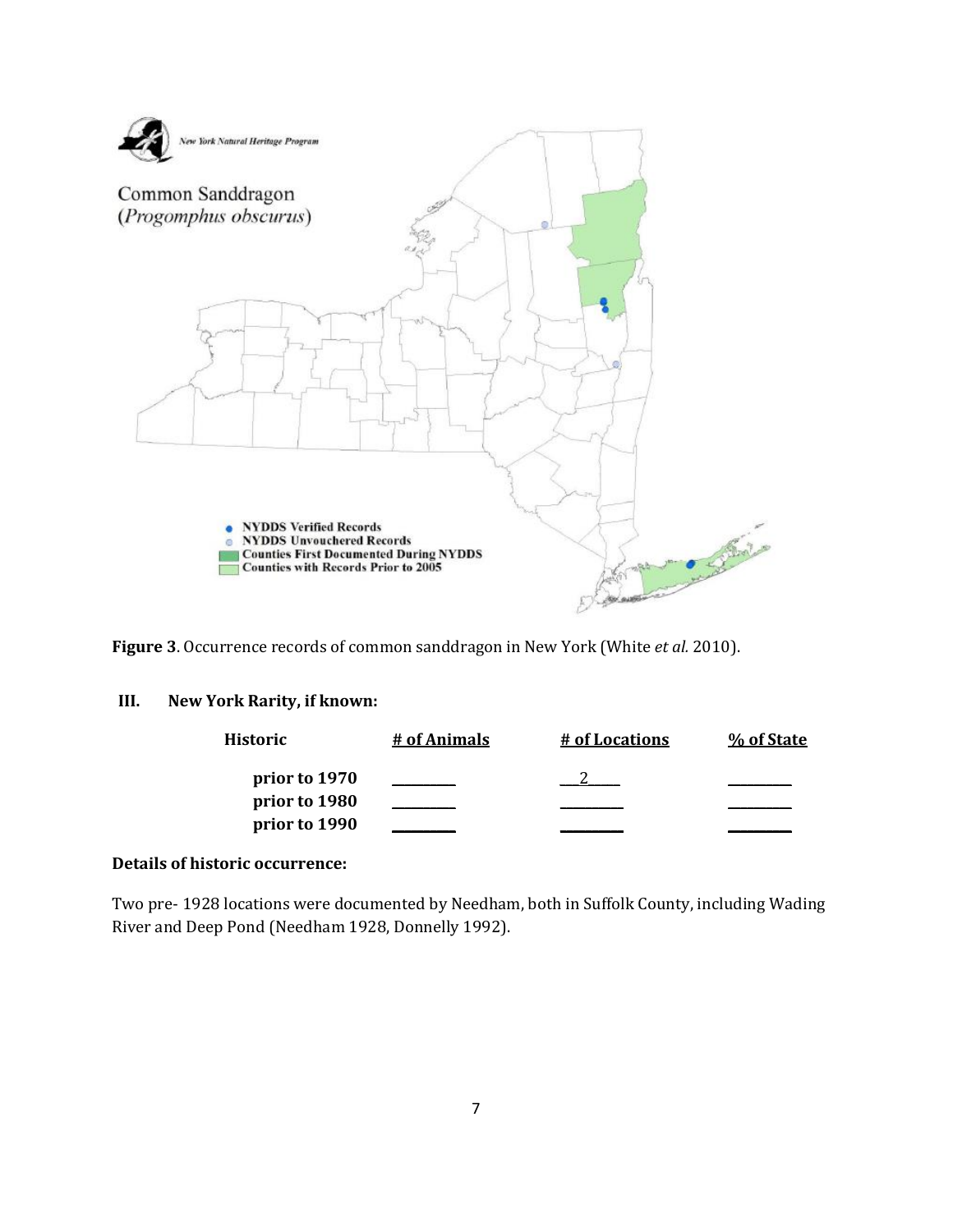| Current | # of Animals | # of Locations | % of State |
|---------|--------------|----------------|------------|
|         |              |                |            |

### **Details of current occurrence:**

Counting the Schroon River population which was last verified in 1996, *Progomphus* is known from four occurrences or populations in New York State including the upper Hudson River in the vicinity of Lake Luzerne, the Schroon River, north of Schroon Lake and Deep Pond and Tarkill Pond in Suffolk County on Long Island.

### **New York's Contribution to Species North American Range:**

| <b>Distribution</b> (percent of NY where species occurs) |           | Abundance (within NY distribution) |
|----------------------------------------------------------|-----------|------------------------------------|
| $\mathsf{X}$                                             | $0 - 5%$  | abundant                           |
|                                                          | $6 - 10%$ | common                             |
|                                                          | 11-25%    | fairly common                      |
|                                                          | 26-50%    | uncommon                           |
|                                                          | >50%      | rare                               |

#### **NY's Contribution to North American range**

- $X$  0-5%
- $-$  6-10%
- $\frac{11-25\%}{2}$
- $-26 50%$
- \_\_\_\_ >50%

# **Classification of New York Range**

**\_\_ \_\_ Core**

**\_\_**X\_\_ **Peripheral**

**\_\_\_\_\_ Disjunct**

**Distance to nearest population:**

 $-2700 \text{ mi}$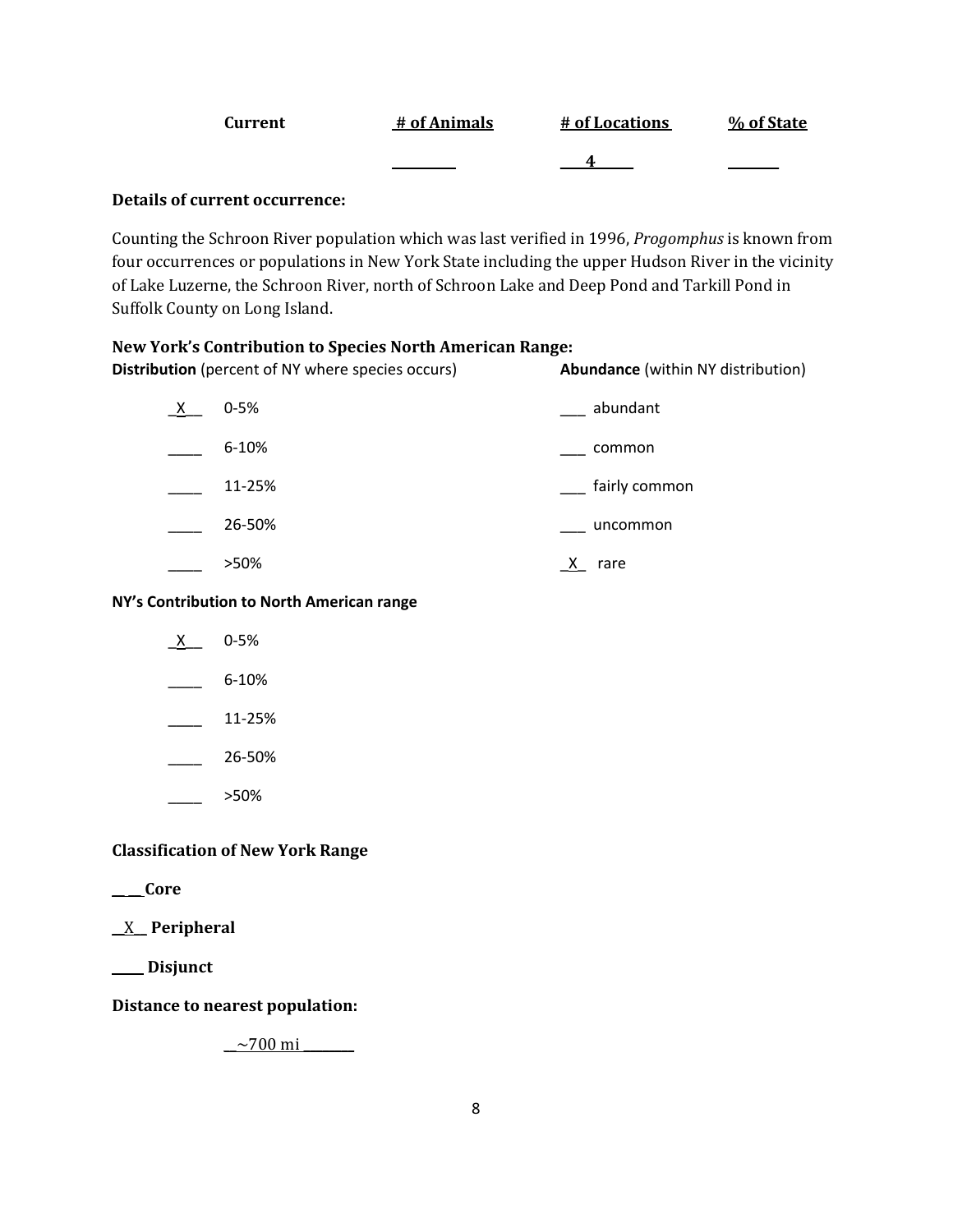### **Rarity Discussion:**

This is one of the rarest dragonflies in the state. Currently, there are only four known extant populations—two nearby ponds on the north shore of Long Island, and along the upper Hudson and Schroon Rivers in the southern Adirondacks. Despite an intensive statewide odonate survey in 2005–2009 (White *et al.* 2010), no new locations were found. Abundance levels at the Suffolk County ponds are fairly robust. The Hudson River population occurs over at least several river miles, though numbers of exuviae typically collected are fairly low (possibly owing to their emergence very close to the water resulting in some being washed away during post emergence rains). The Schroon River population was not re-confirmed during NYDDS, but more survey effort is needed on the Schroon, both upstream and downstream of Schroon Lake.

It is unclear whether the Schroon River population remains extant. It was not re-located during NYDDS (2005-2009) despite targeted searches for it. Likewise, only a few larvae have ever been seen at the upper Hudson River locale since the mid-1990s, despite much searching. However, it should be noted that exuviae have been regularly found, and are the more reliable survey technique, though survey timing is critical for this species as emergence is typically very close to the water edge and exuviae can be readily washed away by post emergence rains. On the other hand, abundance levels and reproductive activity at the two inhabited Suffolk County ponds appear to suggest viable populations at the Coastal Plain sites (White *et al.* 2010).

Sanddragons have been known from Long Island since the 1920s and were first documented from the Hudson and Schroon Rivers only since the mid-1990s. Populations in both of these widely disjunct areas remain extant, although possibly somewhat reduced, suggesting a fairly stable trend statewide (White *et al.* 2010).

# **IV. Primary Habitat or Community Type:**

- 1. Coastal Plain Pond
- 2. Small River, Low-Modearate Gradient, Sandy substrate
- 3.Medium River, Low-Moderate Gradient, Sandy substrate

# **Habitat or Community Type Trend in New York:**

| <b>Stable</b><br><b>Declining</b><br>$\mathbf{X}$ | Increasing                        | Unknown |
|---------------------------------------------------|-----------------------------------|---------|
| Time frame of decline/increase: ____              | long-term and possibly short-term |         |
| <b>Habitat Specialist?</b>                        | X Yes                             | No      |
| <b>Flagship/Indicator Species?</b>                | Yes                               | N0      |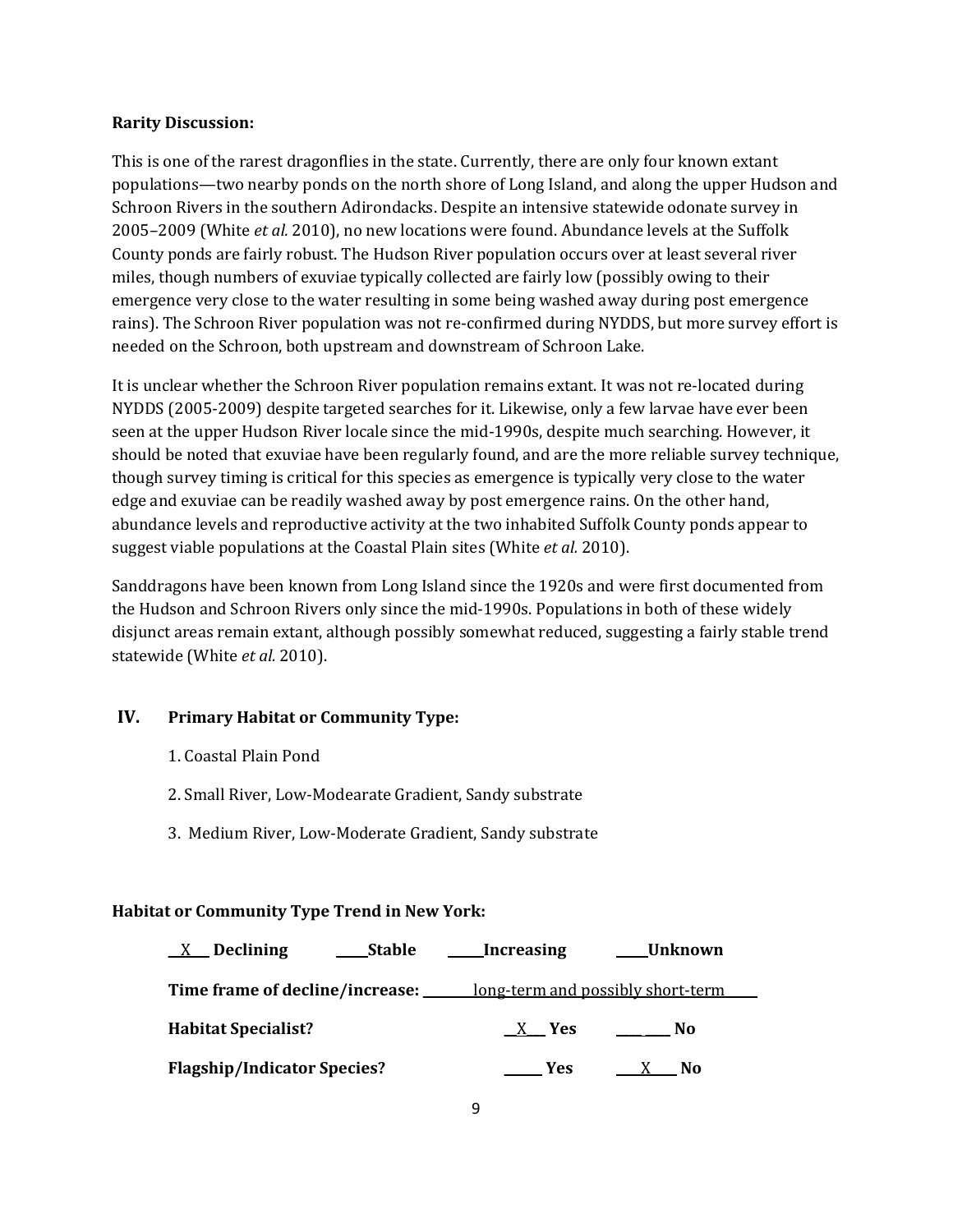#### **Habitat Discussion:**

True to their name, sanddragon larvae are burrowers (< 2 cm deep) found primarily in shifting sandbars in small streams and the sandy shallows of wide lakes. The nymphs show a preference for sand particle sizes from 0.625-1.0 mm (Huggins and DuBois 1982) and they emerge on sandy beaches (Phillips 2001). At breeding sites, males perch on sandy ground or in vegetation and hover very low over the water (Nikula *et al.* 2003). Both lentic and lotic habitats are occupied in different parts of New York. On Long Island, this species is found in small, shallow, sand-bottomed ponds (kettleholes) with shoreline beaches and emergent vegetation. In the upper Hudson watershed, forested medium-sized clean rivers with sandbars, moderate flow, and few boulders are the preferred habitat (White *et al.* 2010).

### **V. New York Species Demographics and Life History**

**\_\_**X**\_\_\_ Breeder in New York**

**\_\_**X**\_\_\_ Summer Resident**

**\_\_**X**\_\_\_ Winter Resident**

**\_\_\_\_\_ Anadromous**

**\_\_\_\_\_ Non-breeder in New York**

**\_\_\_\_\_ Summer Resident**

**\_\_\_\_\_ Winter Resident**

**\_\_\_\_\_ Catadromous**

\_\_\_\_\_ **Migratory only**

**\_\_\_\_\_ Unknown**

#### **Species Demographics and Life History Discussion:**

Larvae that have been collected on the upper Hudson on 22 May, emerged around 9 or 12 June, which may be earlier than can be expected in the wild. Adults on Long Island are mostly observed during July, with one record pre-NYDDS observed on 29 July. Thus, the entire flight season in New York is about two months long from June to the end of July, possibly ending significantly sooner than in other northern states (The Ohio Odonata Society 2000; Brunelle and deMaynadier 2005; Wisconsin Odonata Survey 2009) where the species can often be observed throughout August.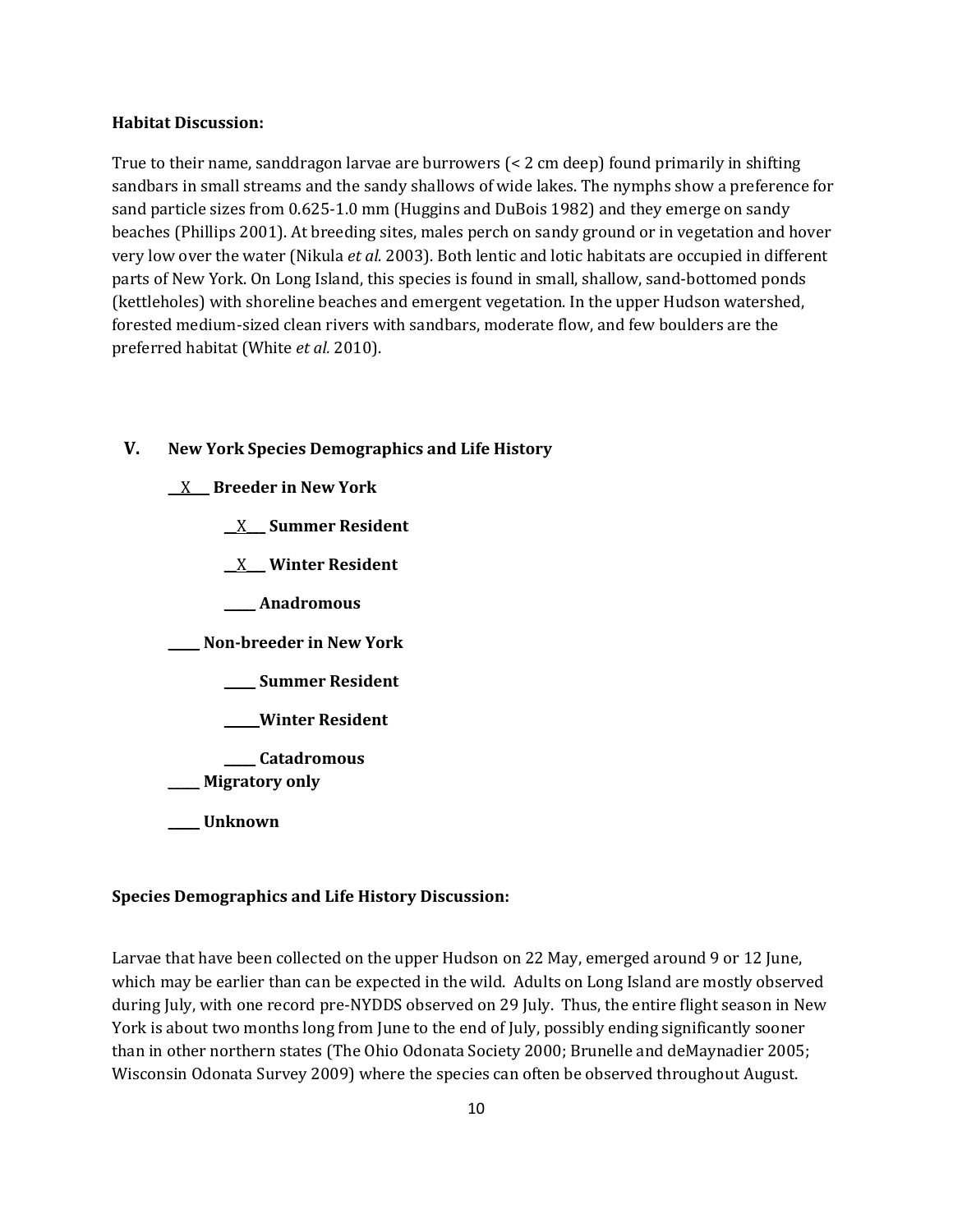### **VI. Threats:**

Little published information is available citing specific cases of negative impacts to the various species of river dwelling odonates, but any activities which degrade the sensitive hydrology of these habitats would threaten populations of these species. The most important likely negative impacts would come from changes in the natural hydrology such as the building of dams, increases in the sediment load of the river (such as might result should logging occur down to the river edge), changes in dissolved oxygen content, direct effects of pesticides, and chemical contamination by runoff of agricultural or other discharge (Novak 2006).

Generally, Coastal Plain Ponds on Long Island are threatened by the introduction of grass carp, alterations to hydrology and water quality, as well as herbicides used to clear aquatic weeds from ponds. The most significant threat to their hydrology comes from commercial and residential development causing increases in the demand for fresh water. This causes drawdowns of the water table, altered hydroperiods and a general diminishment of the pond extent (NYNHP 2011). The expansion of *Phragmites* and decline of water quality due to increased recreation during the dragonfly flight season are possible threats at the two inhabited Coastal Plain Ponds. It is unclear what threats may be a concern at the Hudson/Schroon River locales. In general, lotic habitats for this sand-dependent species could be altered by dams which change the sedimentation dyamics of flowing waters (NYNHP 2011).

The common sanddragon was classified as "not vulnerable/increase likely" (IL) to predicted climate change in an assessment of vulnerability conducted by the New York Natural Heritage Program. Available evidence does not suggest that abundance and/or range extent within the geographical area assessed with change (increase/decrease) substantially by 2050. Actual range boundaries may change (Schlesinger et al. 2011).

# **Are there regulatory mechanisms that protect the species or its habitat in New York?**



The Tidal Wetlands Act provides protection for all tidal wetlands under Article 25 of the NYS Conservation Law.

Article 15 of Environmental Conservation Law provides some protection of rivers, streams, lakes and ponds through the Protection of Waters permit program. However, this protection may not be adequate to protect the habitat/species.

**Describe knowledge of management/conservation actions that are needed for recovery/conservation, or to eliminate, minimize, or compensate for the identified threats:**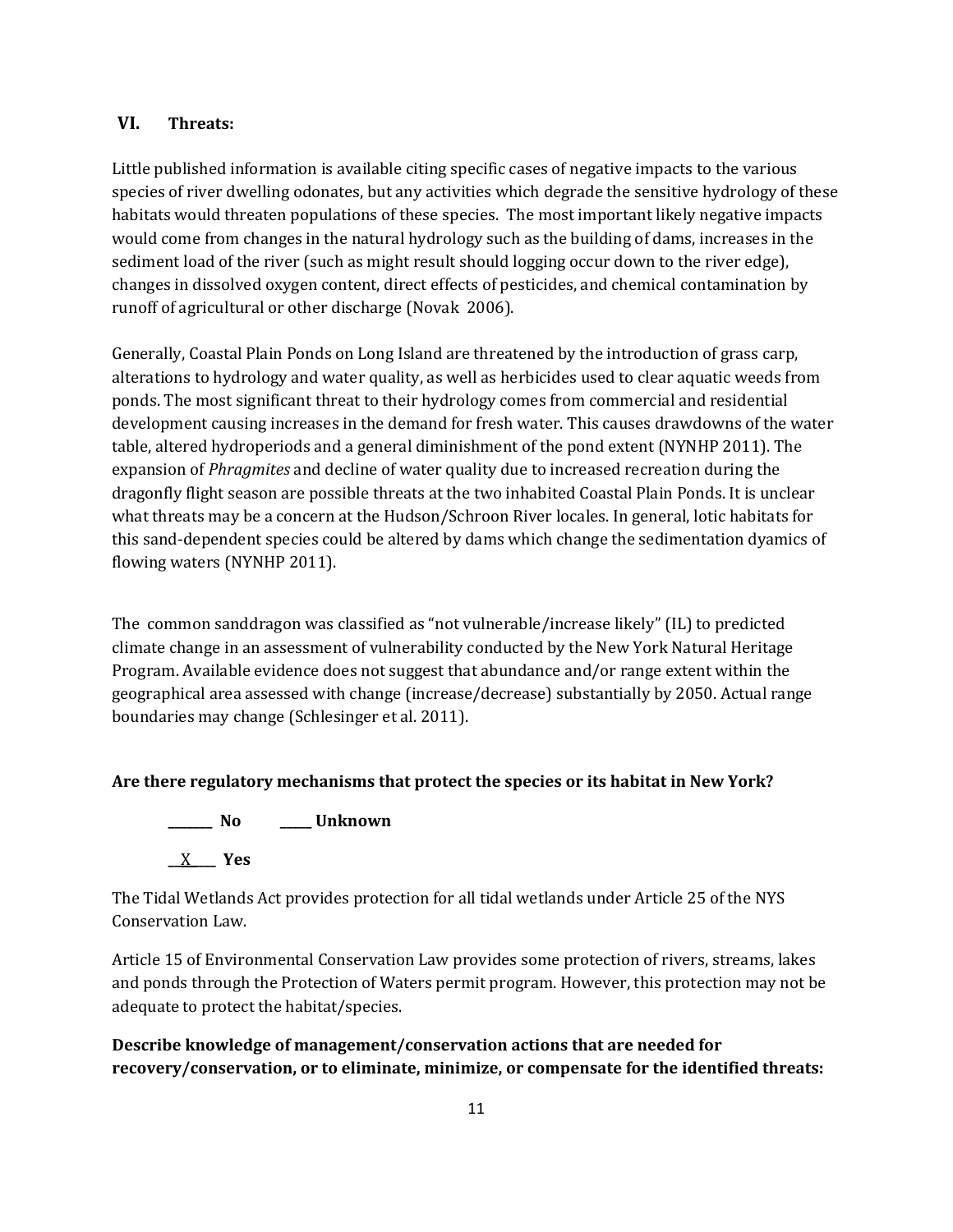The most important management concern for Coastal Plain Ponds is the maintenance of a natural hydrologic regime and good water quality. Water supplies for new development and ditching, draining or impoundment activities should be weighed carefully. Storm water run-off, herbicide and pesticide use should also be minimized or eliminated in the vicinity of ponds. Where practical, wide (> 100') vegetated buffers should be managed to reduce storm-water, pollution, sediment and nutrient run-off. Habitat alteration within the wetland and surrounding landscape should be minimized (NYNHP 2011).

Conservation actions following IUCN taxonomy are categorized in the table.

| <b>Conservation Actions</b> |                          |  |
|-----------------------------|--------------------------|--|
| <b>Action Category</b>      | <b>Action</b>            |  |
| Law and Policy              | Policies and Regulations |  |

The Comprehensive Wildlife Conservation Strategy (NYSDEC 2005) includes recommendations for the following actions for odonates of rivers and streams, and for common sanddragon in particular.

### **Habitat monitoring:**

Support and encourage habitat monitoring efforts that would complete the baseline assessment of habitat quality and threats.

#### **Habitat research:**

Support and encourage research projects that will help define preferred habitat in order to guide future monitoring, restoration and habitat protection efforts.

### **New regulation:**

Recommendations for official state endangered, threatened, and special concern listing are an anticipated result of the statewide inventory. It is expected that at least a few species will be recommended for listing and officially adding these species to the list would constitute a concrete action. Four of the species are currently listed as Special Concern, but it is possible a change in their listing status may be warranted following additional surveys.

### **Population monitoring:**

Conduct surveys to obtain repeatable, relative abundance estimates for these species at known sites and newly discovered sites where access permission to conduct surveys is obtained (as indicated in the State Wildlife Grant Odonate Inventory Project).

# **Statewide baseline survey:**

Most of these species are known from fewer than 10 locations in the state, but new populations undoubtedly remain to be discovered. A currently approved, but not yet begun State Wildlife Grant Statewide Odonate Inventory Project will utilize volunteers, Natural Heritage Program and other staff to conduct surveys for these species at potential sites throughout the state.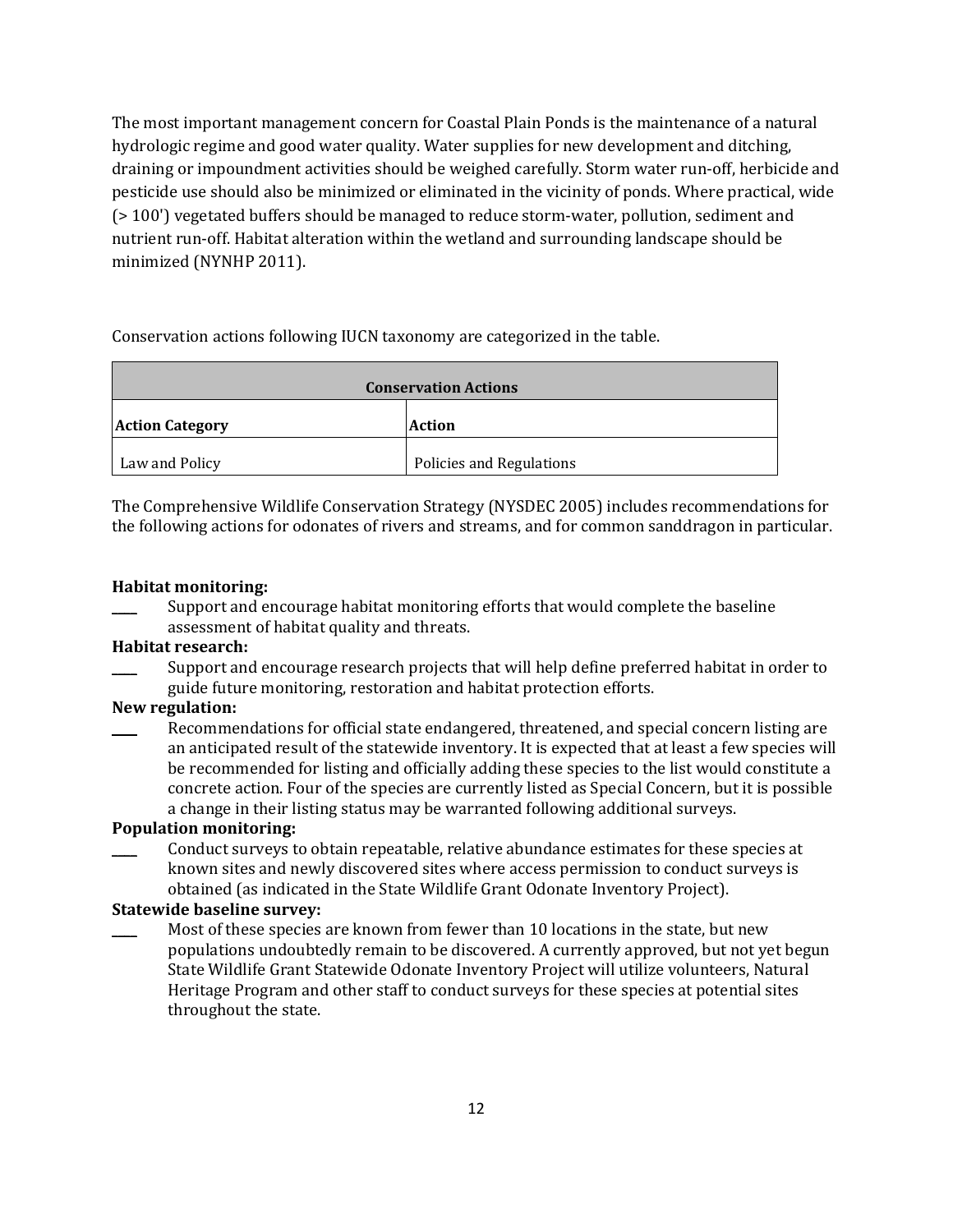#### **VII. References**

Brunelle, P.-M. and P. G. deMaynadier. 2005. The Maine damselfly and dragonfly survey. A final report. A report prepared for Maine Department of Inland Fisheries and Wildlife (MDIFW).

Donnelly, T. W. 1999. The dragonflies and damselflies of New York. Prepared for the 1999 International Congress of Odonatology and 1st Symposium of the Worldwide Dragonfly Association., Colgate University, Hamilton, NY.

Donnelly, T. W. 2004c. Distribution of North American Odonata. Part I: Aeshnidae, Petaluridae, Gomphidae, Cordulegastridae. Bulletin of American Odonatology 7:61-90.

Huggins, D. G. and M. B. DuBois. 1982. Factors affecting microdistribution of two species of burrowing dragonfly larvae, with notes on their biology (Anisoptera: Gomphidae). Odonatologica. 11:1-14.

NatureServe. 2011. NatureServe Explorer: An online encyclopedia of life [web application]. Version 7.1. NatureServe, Arlington, Virginia. <http://www.natureserve.org/explorer>. Accessed 24 September 2012.

Needham, J.G., 1928. A list of the insects of New York.Order Odonata. Memoir 101, Cornell Univ. Agr. Exp. Stat., 45-56.

New York State Department of Environmental Conservation. (2006). *New York State Comprehensive Wildlife Conservation Strategy*. Albany, NY: New York State Department of Environmental Conservation.

New York Natural Heritage Program. 2011. Online Conservation Guide for *Progomphus obscurus*. <http://www.acris.nynhp.org/guide.php?id=8208>. Accessed 24 September 2012.

New York Natural Heritage Program. 2012. Element Occurrence Database. Albany, NY.

Nikula, B., J. L. Loose, and M. R. Burne. 2003. A field guide to the dragonflies and damselflies of Massachusetts. Massachusetts NHESP, Westborough, MA. 197 pp.

Novak, P. 2006. Species Group Report for Odonates of bogs/fens/ponds (pp. 25-30 of Appendix A5, Species Group Reports for Insects. In *New York State Comprehensive Wildlife Conservation Strategy*. Albany, NY: New York State Department of Environmental Conservation.

Phillips, E. C. 2001. Life history, food habits and production of *Progomphus obscurus Rambur* in Harmon Creek of East Texas. Texas Journal of Science 53:19-28.

Schlesinger, M.D., J.D. Corser, K.A. Perkins, and E.L. White. 2011. Vulnerability of at-risk species to predict climate change in New York. New York Natural Heritage Program, Albany, NY.